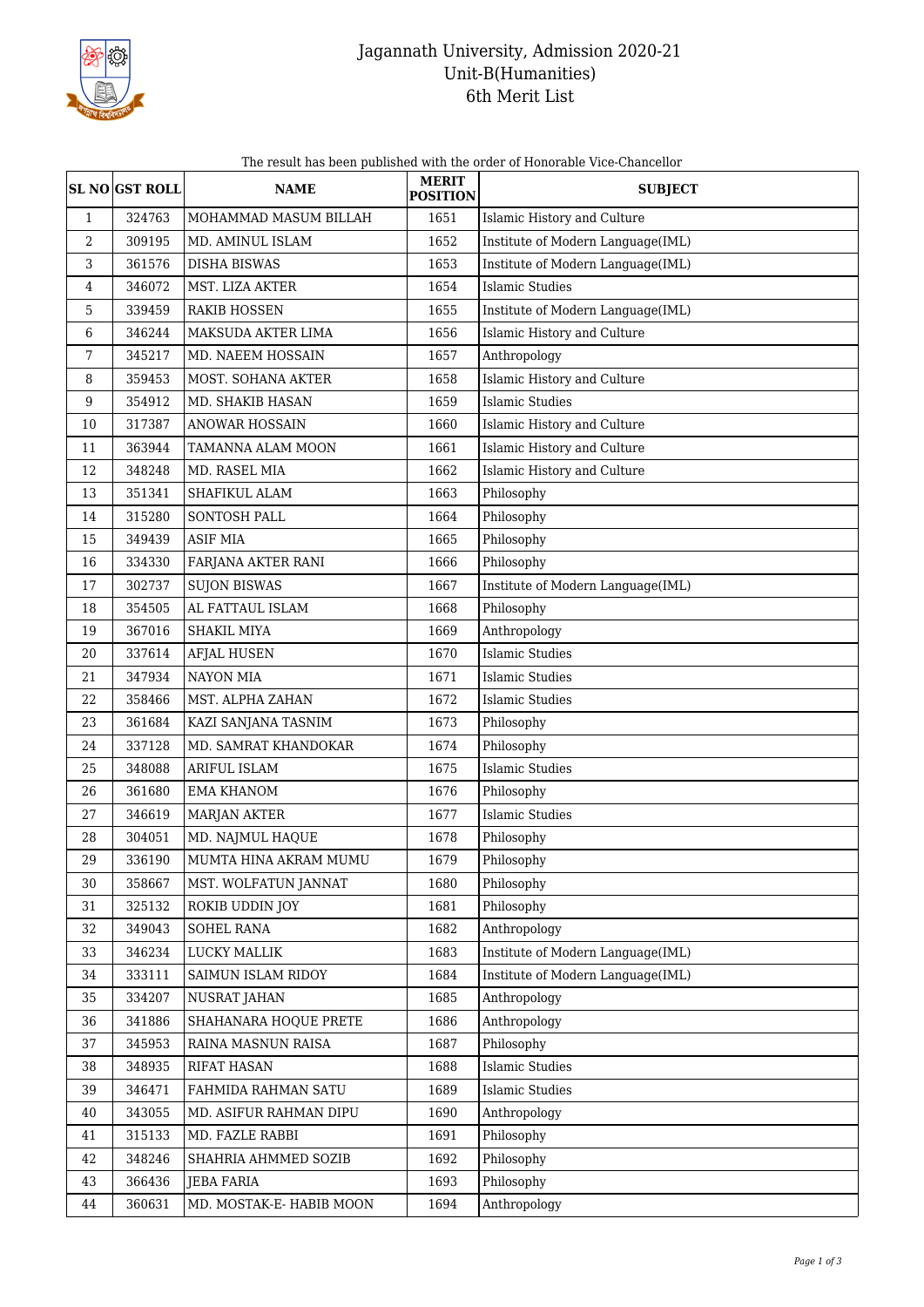

## Jagannath University, Admission 2020-21 Unit-B(Humanities) 6th Merit List

| 45 | 350110 | MUHAMMAD ALVI HASAN   | 1695 | <b>Islamic Studies</b> |
|----|--------|-----------------------|------|------------------------|
| 46 | 307911 | SWARNOMOYEE MALLICK   | 1696 | Philosophy             |
| 47 | 323855 | <b>NADIRA</b>         | 1697 | <b>Islamic Studies</b> |
| 48 | 361567 | <b>SARMIN AKTER</b>   | 1698 | <b>Islamic Studies</b> |
| 49 | 361136 | MD. ABU RAYHAN TAMIM  | 1699 | Philosophy             |
| 50 | 337803 | MD. ARIF BILLAH       | 1700 | <b>Islamic Studies</b> |
| 51 | 347916 | KAMRUL HASAN          | 1701 | <b>Islamic Studies</b> |
| 52 | 350734 | HAWA-UL-JANNAT-TUSKA  | 1702 | Anthropology           |
| 53 | 334221 | <b>JANNATI AKTER</b>  | 1703 | Anthropology           |
| 54 | 303555 | ABDULLAH AL MAMUN     | 1704 | <b>Islamic Studies</b> |
| 55 | 354645 | ABDULLAH BIN JUBAER   | 1705 | Anthropology           |
| 56 | 345991 | SUSMITA AKTER MUNNI   | 1706 | <b>Islamic Studies</b> |
| 57 | 361562 | OPI BHOWMICK          | 1707 | <b>Islamic Studies</b> |
| 58 | 337532 | SADAQUR RAHMAN        | 1708 | Anthropology           |
| 59 | 329387 | <b>ALOMGIR HOSSEN</b> | 1709 | <b>Islamic Studies</b> |
| 60 | 306721 | TAZUL ISLAM           | 1710 | <b>Islamic Studies</b> |
| 61 | 347092 | MIM MEHERIN           | 1711 | <b>Islamic Studies</b> |
| 62 | 363972 | SANIA FARDUSHE JUTHI  | 1712 | <b>Islamic Studies</b> |
| 63 | 361366 | MD. LAICH MIA         | 1713 | <b>Islamic Studies</b> |
| 64 | 351368 | SAJEDUL KADER SAID    | 1714 | <b>Islamic Studies</b> |
| 65 | 359783 | <b>AMINA ISLAM</b>    | 1715 | <b>Islamic Studies</b> |
| 66 | 364191 | AYESHA SHIDDIQUA      | 1716 | Anthropology           |
| 67 | 301174 | <b>JERINA AFROZ</b>   | 1717 | Anthropology           |
| 68 | 355355 | MD. SHOZOL MUNSHE     | 1718 | <b>Islamic Studies</b> |
| 69 | 353022 | PUJA GHOSH            | 1719 | Anthropology           |
| 70 | 366908 | MAHMUDUL HAQUE        | 1720 | Anthropology           |
| 71 | 336419 | ABDULLAH AL MARJUK    | 1721 | <b>Islamic Studies</b> |
| 72 | 300581 | FARHANA YESMIN        | 1722 | <b>Islamic Studies</b> |
| 73 | 365072 | MD. JAFOR             | 1723 | <b>Islamic Studies</b> |
| 74 | 310175 | MD IMDADUL MUNSHI     | 1724 | <b>Islamic Studies</b> |
| 75 | 338643 | <b>SUMON MIA</b>      | 1725 | <b>Islamic Studies</b> |
| 76 | 344115 | FAISAL MIAH           | 1726 | Anthropology           |
| 77 | 342328 | NUSRAT JAHAN KOLI     | 1727 | <b>Islamic Studies</b> |
| 78 | 350785 | ANIKA SULTANA         | 1728 | <b>Islamic Studies</b> |
| 79 | 303492 | MD AZIZUL HAQUE       | 1729 | Anthropology           |
| 80 | 322694 | MD. NAIMUR RAHMAN     | 1730 | <b>Islamic Studies</b> |
| 81 | 353047 | SIMA RANI PAUL        | 1731 | Anthropology           |
| 82 | 309921 | MD MONIRUZZAMAN       | 1732 | <b>Islamic Studies</b> |
| 83 | 341157 | MD. SHARIA RASHID     | 1733 | <b>Islamic Studies</b> |
| 84 | 328881 | MD. RAIHAN ALI        | 1734 | <b>Islamic Studies</b> |
| 85 | 332839 | MD. MAIN UDDIN        | 1735 | <b>Islamic Studies</b> |
| 86 | 345989 | PANNA RANI SARKER     | 1736 | Anthropology           |
| 87 | 300199 | MST. SHIRINA AKTER    | 1737 | Anthropology           |
| 88 | 331282 | TOUFIKA YOUSUF ANIKA  | 1738 | Anthropology           |
| 89 | 352963 | SANIATUT TAMIMA       | 1739 | <b>Islamic Studies</b> |
| 90 | 331132 | SUMAIYA SULTANA       | 1740 | Anthropology           |